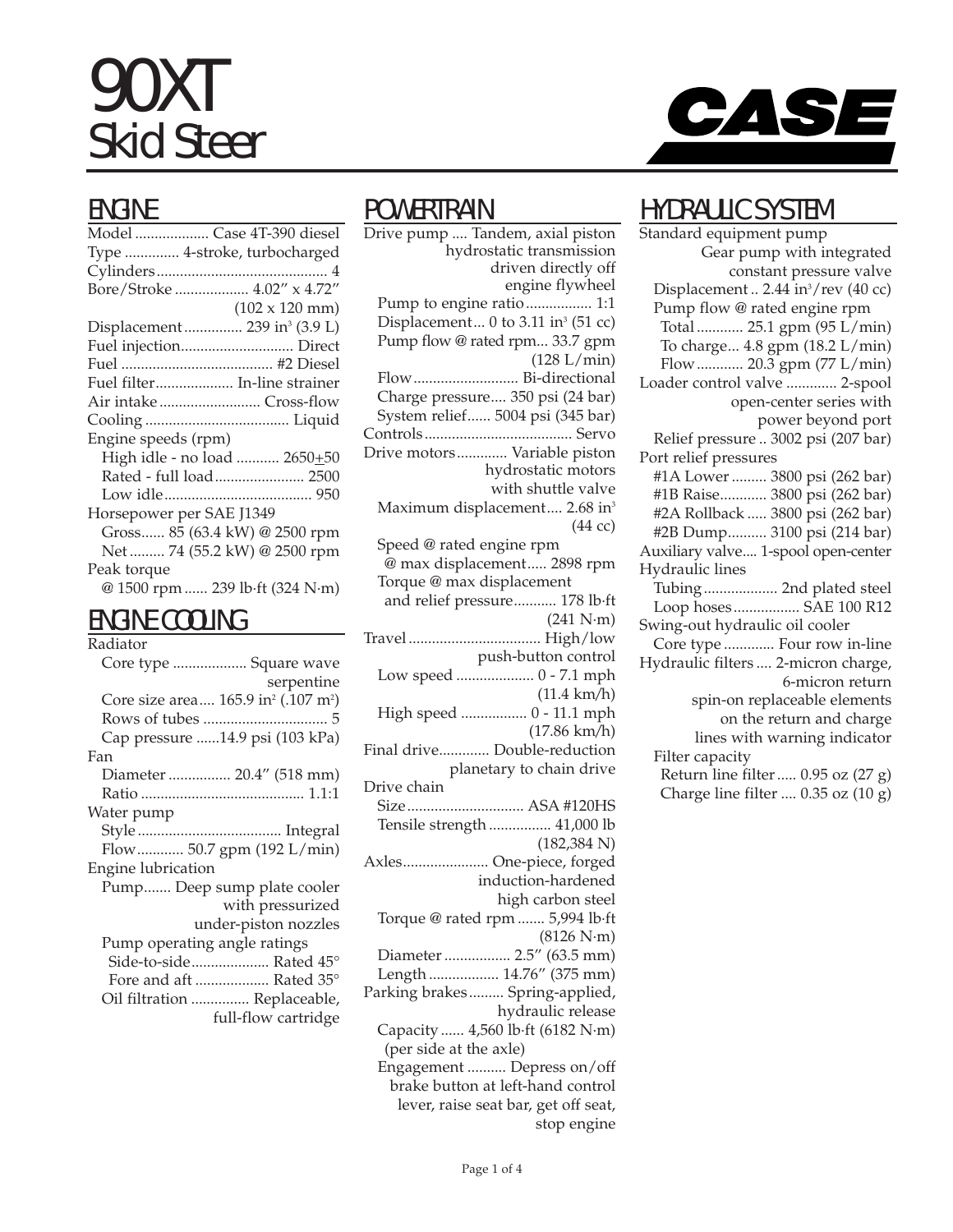#### INSTRUMENTATION

Digital hourmeter Fuel level LED bar graph Warning lights Fuel level Voltage Engine coolant temperature Transmission charge pressure Engine oil pressure Air cleaner restriction Hydraulic filter restriction Engine oil pressure Parking brake Systems normal Seat belt reminder Warning alarms Engine coolant temperature Transmission charge pressure Engine oil pressure Hydraulic oil temperature Seat belt reminder

#### ELECTRICAL SYSTEM

| Battery 12-volt low-maintenance |
|---------------------------------|
| 610 cold-cranking amps          |
| $@0°$ F (-18 C)                 |
|                                 |

## OPERATOR ENVIRONMENT

No-tool tilt ROPS/FOPS canopy w/side screens Vinyl seat Seat presence switch 2" (51 mm) retractable seat belt Restraint bar w/integral arm rests Two servo-assist, adjustable, hands-only control levers Hand and foot throttles Loader control lockout system Rear window w/escape provision Front and rear halogen floodlights

#### CYLINDERS

Floor cleanout panel

| Lift cylinder                 |
|-------------------------------|
| Bore diameter 2.25" (57 mm)   |
| Rod diameter  1.75" (44.4 mm) |
| Stroke  38.19" (970 mm)       |
| Closed length 51.97" (1.32 m) |
| Bucket cylinder               |
| Bore diameter 2.5" (63.5 mm)  |
| Rod diameter  1.5" (38.1 mm)  |
| Stroke  20.87" (530 mm)       |
| Closed length 47.4" (1.2 m)   |
|                               |

## OPERATING WEIGHTS

Unit equipped with 15.5 x 16.5 Galaxy Hippo tires, 82" (2.08 m) dirt bucket, mechanical attachment coupler, full fuel ... 8,950 lb (4060 kg)

#### Add-on weights

| Side cab glass  +70 lb (32 kg)          |  |
|-----------------------------------------|--|
| Lexan <sup>®</sup> door  +70 lb (32 kg) |  |
| Glass door w/wiper +77 lb 935 kg)       |  |
| Auxiliary high-flow                     |  |
| $2000 + 10071 + 0 = 21.41$              |  |

| 3000 psi (207 bar)  +256 lb (116 kg) |  |
|--------------------------------------|--|
| Hydrostatic +269 lb (122 kg)         |  |
|                                      |  |
| Suspension seat +10 lb (4.5 kg)      |  |
| Hydraulic attachment                 |  |
|                                      |  |
| Counterweight  +925 lb (420 kg)      |  |
|                                      |  |

#### SERVICE CAPACITIES

| Engine oil w/filter  11 qt (10.4 L)                                              |                |
|----------------------------------------------------------------------------------|----------------|
| Engine oil $w/o$ filter 10 qt $(9.5 L)$                                          |                |
| Engine cooling system $17.5$ qt $(16.6 \text{ L})$                               |                |
| Hydraulic system                                                                 |                |
|                                                                                  |                |
| $\mathbf{T}$ and $\mathbf{I}$ and $\mathbf{I}$ and $\mathbf{I}$ and $\mathbf{I}$ | $170 - 1/(19)$ |

Total ....................... 17.0 gal (64.3 L) Chain tanks (per side)..... 8 qt (7.6 L)

## TIRE SELECTION

|                                                                                                                       |  |           |                                       | Width |      | Max                                                                                                |
|-----------------------------------------------------------------------------------------------------------------------|--|-----------|---------------------------------------|-------|------|----------------------------------------------------------------------------------------------------|
|                                                                                                                       |  | Ply Tread | Tire                                  | Over  | Tire | Travel                                                                                             |
|                                                                                                                       |  |           | Size Rating Depth Width Tires Weight* |       |      | Speed                                                                                              |
|                                                                                                                       |  |           |                                       |       |      |                                                                                                    |
|                                                                                                                       |  |           |                                       |       |      | $(19 \text{ mm})$ $(333 \text{ mm})$ $(1.83 \text{ m})$ $(23.1 \text{ kg})$ $(17.9 \text{ km/h})$  |
|                                                                                                                       |  |           |                                       |       |      |                                                                                                    |
|                                                                                                                       |  |           |                                       |       |      | $(19 \text{ mm})$ $(312 \text{ mm})$ $(1.83 \text{ m})$ $(36.7 \text{ kg})$ $(17.9 \text{ km/h})$  |
|                                                                                                                       |  |           |                                       |       |      |                                                                                                    |
|                                                                                                                       |  |           |                                       |       |      | $(21 \text{ mm})$ $(325 \text{ mm})$ $(2.03 \text{ m})$ $(43.5 \text{ kg})$ $(17.9 \text{ km/h})$  |
|                                                                                                                       |  |           |                                       |       |      |                                                                                                    |
|                                                                                                                       |  |           |                                       |       |      | $(32 \text{ mm})$ $(259 \text{ mm})$ $(1.83 \text{ m})$ $(43.5 \text{ kg})$ $(18.0 \text{ km/h})$  |
|                                                                                                                       |  |           |                                       |       |      |                                                                                                    |
|                                                                                                                       |  |           |                                       |       |      | $(21 \text{ mm})$ $(312 \text{ mm})$ $(1.83 \text{ m})$ $(45.3 \text{ kg})$ $(17.9 \text{ km/h})$  |
|                                                                                                                       |  |           |                                       |       |      |                                                                                                    |
|                                                                                                                       |  |           |                                       |       |      | $(21 \text{ mm})$ $(424 \text{ mm})$ $(2.03 \text{ m})$ $(56.2 \text{ kg})$ $(17.9 \text{ km/h})$  |
|                                                                                                                       |  |           |                                       |       |      |                                                                                                    |
|                                                                                                                       |  |           |                                       |       |      | $(36 \text{ mm})$ $(373 \text{ mm})$ $(1.98 \text{ m})$ $(435.0 \text{ kg})$ $(18.9 \text{ km/h})$ |
| NOTE: *Tire weight does not include wheel weight. <sup>∞</sup> Equals grouser depth. <sup>©</sup> Equals track width. |  |           |                                       |       |      |                                                                                                    |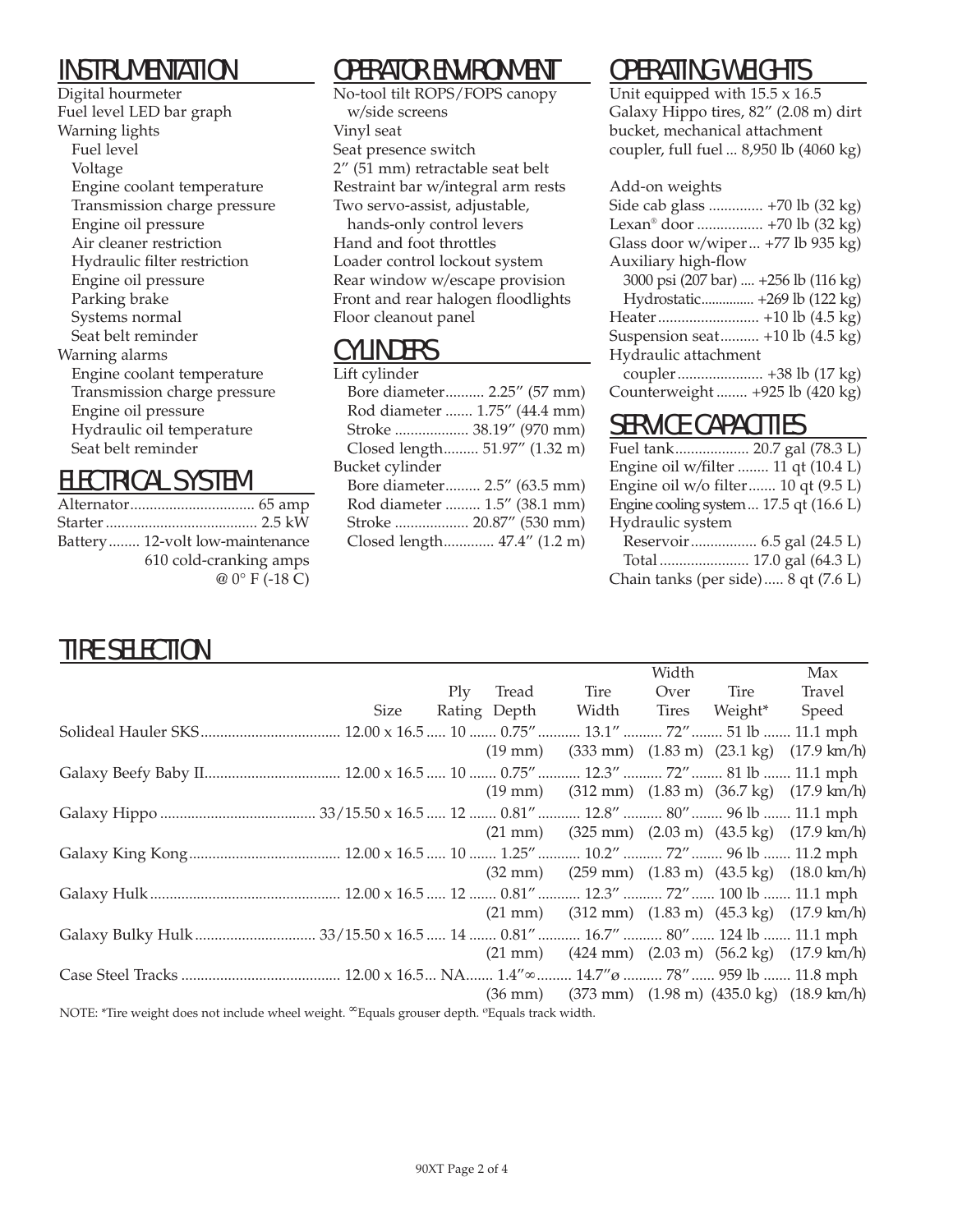

## DIMENSIONS

|    | A. Overall operating height                                      |
|----|------------------------------------------------------------------|
|    |                                                                  |
|    |                                                                  |
|    | Height to*                                                       |
| В. |                                                                  |
| C. |                                                                  |
| D. | Bottom of level bucket, loader arm fully raised  116.5" (2.96 m) |
|    | Overall length                                                   |
| E. |                                                                  |
| F. |                                                                  |
| F. | w/light material bucket on ground  145.3" (3.69 m)               |
|    | G. Dump angle at maximum height                                  |
|    |                                                                  |
|    |                                                                  |
|    | H. Dump height - loader arm fully raised                         |
|    |                                                                  |
|    |                                                                  |
| J. | Reach - loader arm fully raised                                  |
|    |                                                                  |
|    |                                                                  |
|    | Maximum attachment rollback                                      |
| К. |                                                                  |
| L. |                                                                  |
|    |                                                                  |
|    | Ground clearance                                                 |
| Ο. |                                                                  |
| Р. |                                                                  |
| Р. |                                                                  |
|    |                                                                  |
|    | Clearance circle front                                           |
| R. |                                                                  |
| S. | w/73" (1.85 m) dirt bucket on ground  84.3" (2.14 m)             |
| S. | w/82" (2.08 m) dirt bucket on ground  86.3" (2.19 m)             |
| S. | w/82" (2.08 m) light material bucket on ground  93.3" (2.37 m)   |
| T. |                                                                  |
| V. |                                                                  |
|    | NOTE: *Equipped with 15.5 x 16.5 tires.                          |



## PERFORMANCE SPECS

| Operating load  2,450 lb (1111 kg) |                                    |
|------------------------------------|------------------------------------|
|                                    | w/counterweight 2,910 lb (1320 kg) |
| Tipping load 4,900 lb (2223 kg)    |                                    |
|                                    | w/counterweight 5,820 lb (2640 kg) |
| Breakout force                     |                                    |
|                                    | Lift cylinder 5,290 lbf            |
|                                    | (23 531 N)                         |
|                                    | Bucket cylinder  6,200 lbf         |
|                                    | (27578 N)                          |
| Dig depth                          |                                    |
|                                    | w/bucket flat  0.24" (6 mm)        |
| Cycle time                         |                                    |
|                                    | Raise  3.14 seconds                |
|                                    | Lower 2.44 seconds                 |
|                                    | Dump  1.14 seconds                 |
|                                    |                                    |
|                                    |                                    |

NOTE: SAE rated lift capacities. Cycle time measured with rated load in bucket.

#### **OPTIONAL BUCKETS**

|                           |                                           |                          | Heaped                |
|---------------------------|-------------------------------------------|--------------------------|-----------------------|
| Type                      |                                           |                          | Width Weight Capacity |
|                           | inch (m) lb (kg) $ft^3$ (m <sup>3</sup> ) |                          |                       |
| Dirt 73 553 16.8          |                                           |                          |                       |
|                           | $(1.9)$ $(251)$ $(0.48)$                  |                          |                       |
|                           |                                           | $82$ 593  19             |                       |
|                           |                                           | $(2.1)$ $(269)$ $(.54)$  |                       |
| HD Dirt  73 621 16.8      |                                           |                          |                       |
|                           | $(1.9)$ $(282)$ $(0.48)$                  |                          |                       |
|                           |                                           | 82  676  19              |                       |
|                           |                                           | $(2.1)$ $(307)$ $(.54)$  |                       |
| Utility 73 628 22.4       |                                           |                          |                       |
|                           |                                           | $(1.9)$ $(285)$ $(.63)$  |                       |
|                           |                                           | 82  674  25.3            |                       |
|                           |                                           | $(2.1)$ $(306)$ $(0.72)$ |                       |
| HD Utility  73  696  22.4 |                                           |                          |                       |
|                           |                                           | $(1.9)$ $(316)$ $(.63)$  |                       |
|                           |                                           | 82  758  25.3            |                       |
|                           |                                           | $(2.1)$ $(344)$ $(0.72)$ |                       |
| Light                     |                                           |                          |                       |
| Material  82 584 32.5     |                                           |                          |                       |
|                           |                                           | $(2.1)$ $(265)$ $(.92)$  |                       |
|                           |                                           |                          |                       |